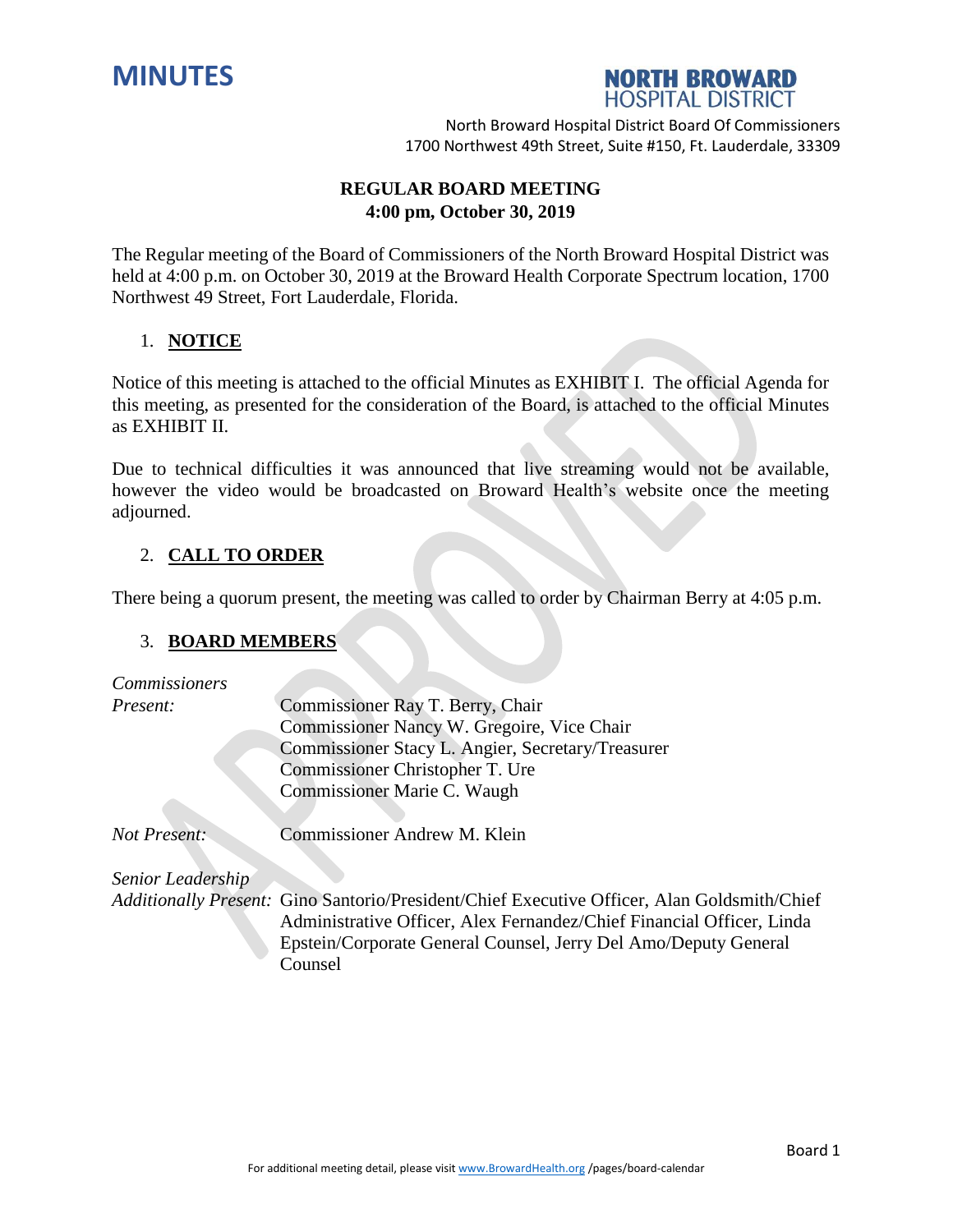



### 4. **THE PLEDGE OF ALLEGIANCE**

Dr. Gary Lehr, General Surgeon, and Dr. Tracey Stokes, Plastic Surgeon, introduced Ms. Cassie Green, a breast cancer survivor, and her three year old daughter Jade. Ms. Green expressed her gratitude to the physicians and to the entire Broward Health system.

Mother and daughter led in the Pledge of Allegiance. Ms. Green was presented with flowers and balloons and wished well. Applause and photos were had.

### 5. **PUBLIC COMMENTS**

Pastor George Rich expressed his appreciation to Broward Health for honoring pastors and clergy during Spiritual Appreciation Week.

Chaplain Emily Jazombek, Broward Health's Palliative Care employee, reported on the organization's volunteer program and its success.

\*Please note, item 7 on the agenda was heard prior to item 6.

### 7. **SPIRITUAL APPRECIATION**

Commissioner Ure shared a touching story of a Vietnam Congressional Medal of Honor winner and asked members of the clergy who were in attendance to stand for recognition as spiritual leaders of the community. Photos were taken.

Chairman Berry acknowledged Mr. Dale Holness, Vice Mayor of Broward County, District 9, who was seated in the audience. Vice Mayor Holness spoke to his diversity and community inclusion experience.

# 6. **BROWARD HEALTH FOUNDATION'S PRESENTATION OF CHECK TO RED CROSS, HURRICANE DORIAN RELIEF**

Ms. Diana Arteaga, SVP, Governmental Relations & Community Affairs, introduced Mr. Kevin Moran, Regional Philanthropy Officer for Miami Red Cross. Mr. Moran shared a few words related to the ongoing relief efforts in support of the Bahamas Islands. A Broward Health Foundation check was presented in the amount of \$28,143. Applause and photos were had.

#### 8. **APPROVAL OF MINUTES**

8.1. Approve September 25, 2019 Regular Board Meeting Minutes

**MOTION** It was *moved* by Commissioner Angier, *seconded* by Commissioner Gregoire, to:

# **Approve the September 25, 2019 Regular Board Meeting minutes, as proposed**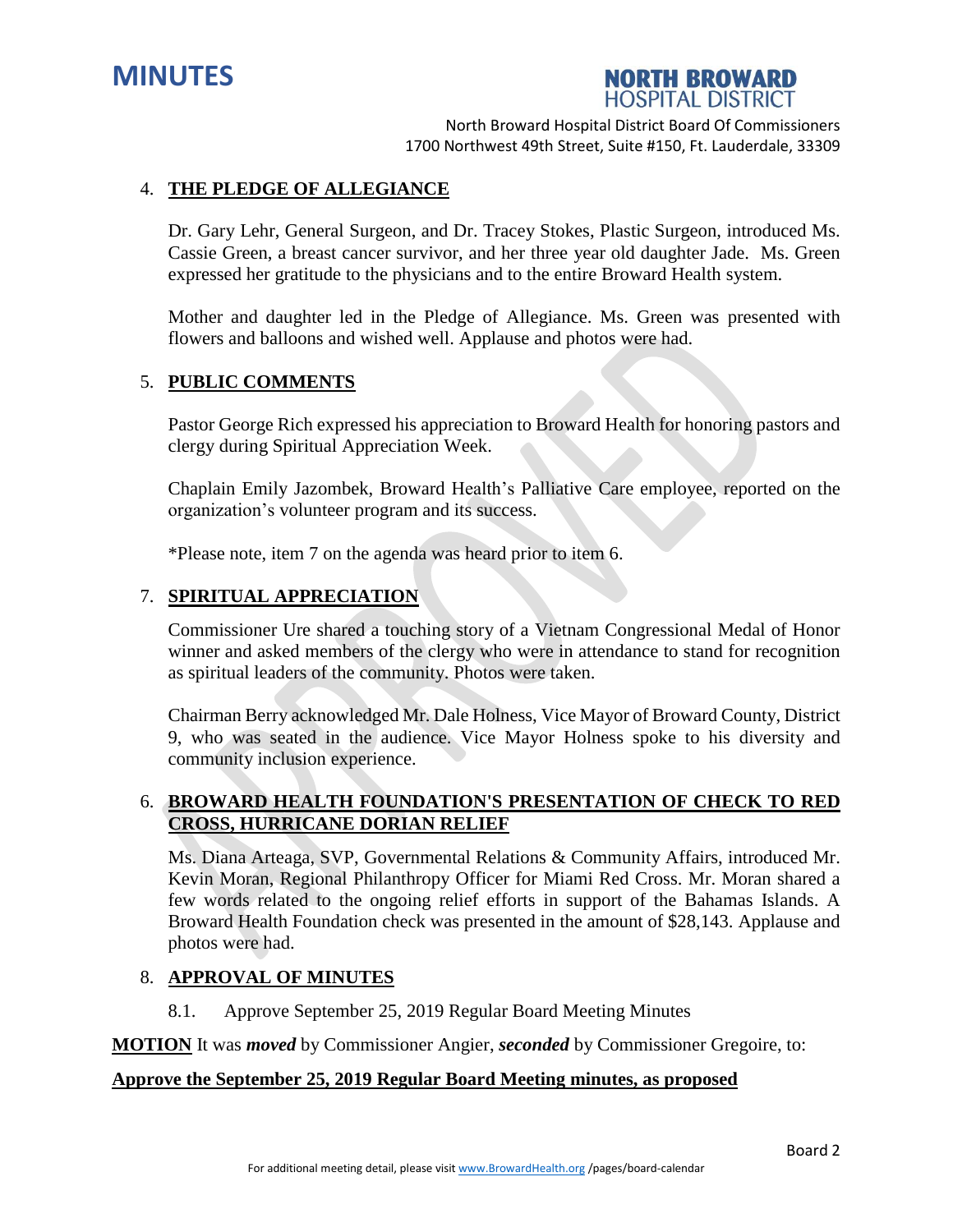



Motion *carried* unanimously.

8.2. Approve September 25, 2019 Final Tax Hearing Minutes

**MOTION** It was *moved* by Commissioner Waugh, *seconded* by Commissioner Ure to:

### **Approve the September 25, 2019 Final Tax Hearing minutes, as proposed.**

Motion *carried* unanimously.

### 9. **MEDICAL STAFF CREDENTIALING** – Dr. Andrew Ta

| 9.1.) Broward Health North          | 9.3.) Broward Health Coral Springs  |
|-------------------------------------|-------------------------------------|
| 9.2.) Broward Health Imperial Point | 9.4.) Broward Health Medical Center |

**MOTION** It was *moved* by Commissioner Gregoire, *seconded* by Commissioner Angier, that:

**The Board of Commissioners of the North Broward Hospital District approve the Medical Staff Credentialing recommendations provided by Broward Health's Medical Councils for items 9.1 through 9.4, as proposed.**

Motion *carried* unanimously.

# 10. **CHIEF MEDICAL STAFF UPDATES** 10.1. - 10.4.

Medical staff updates were given by Dr. Lehr for Broward Health North, Dr. Jensen for Broward Health Imperial Point and Dr. Morrison for Broward Health Medical Center. Dr. Penate, from Broward Health Coral Springs, was absent. Said reports highlighted each of the facilities' objectives, events and awards received over the past month.

10.1.) Broward Health North 10.3.) Broward Health Coral Springs 10.2.) Broward Health Imperial Point 10.4.) Broward Health Medical Center

# 11. **PRESENTATIONS**

11.1. President/CEO Update, Gino Santorio

Mr. Santorio presented his full monthly report highlighting the five pillars of the organization and progress at each of the facilities.

Mr. Santorio introduced Mr. Vince Johnson, Director of Strategic Operations and Community Outreach. Mr. Johnson briefed the board on a new grant funded program titled, The Every Woman Matters Program. The program is funded by the Susan G. Komen Foundation.

\* Please note, meeting recessed at 5:36 p.m. and reconvened at 5:51 p.m.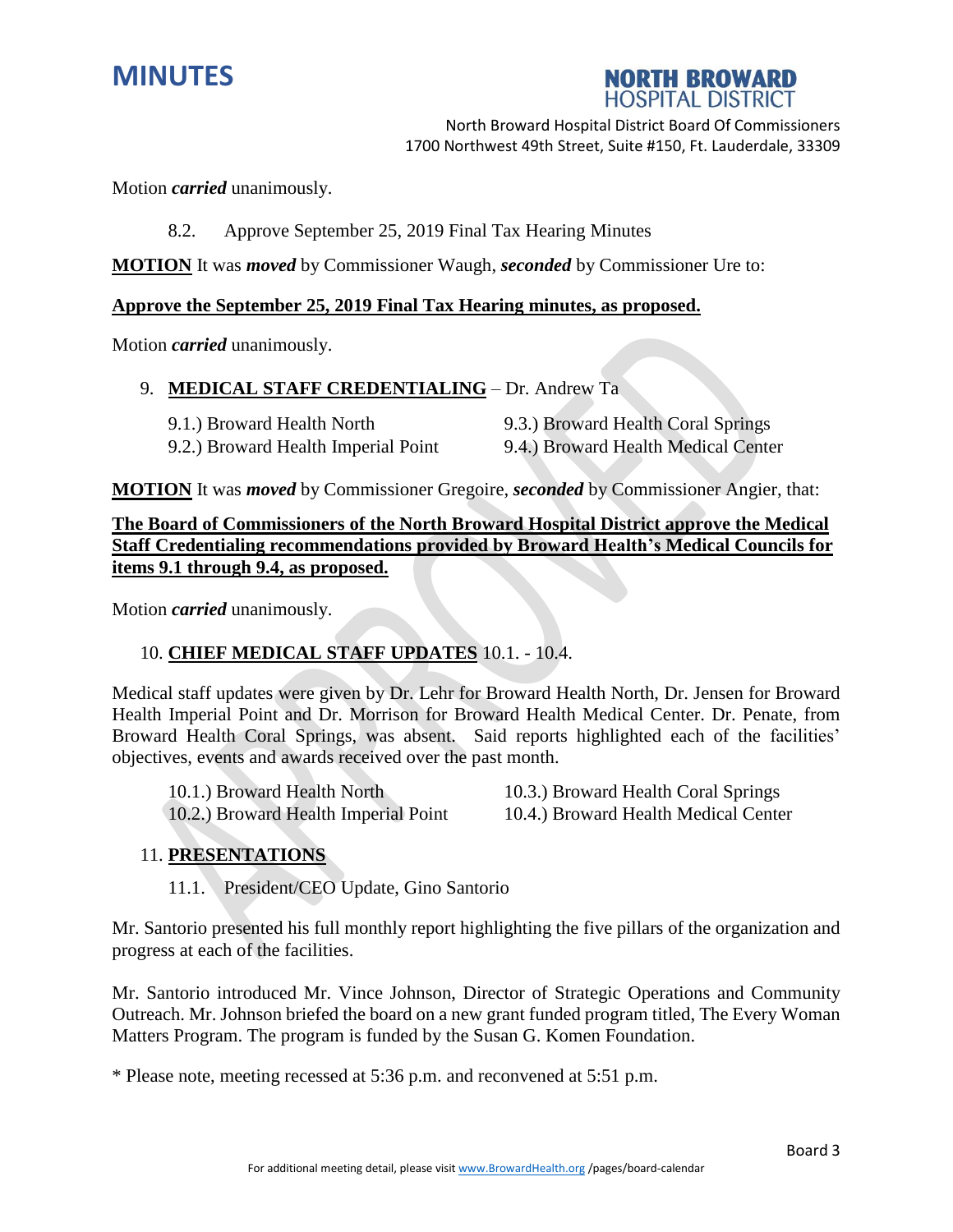



11.2. Centers of Excellence Overview, Linda Quick

Ms. Quick presented the first of six educational sessions related to how an organization is designated as a Center of Excellence. The presentation included items listed below.

- Internal Determination
- External Affirmation
- Branding

### 12. **CONSENT AGENDA**

12.1. Approval of Financial Statements

12.1.1. Approval of the Interim Financial Statement for the month of July, 2019

12.1.2. Approval of the Interim Financial Statement for the month of August, 2019

12.1.3. Approval of the Interim Financial Statement for the month of September, 2019

12.2. External Auditor's FY-2019 Audited Financial Statement, Presentation, Review and Acceptance

12.3. Systemwide, Approval of Apheresis services agreement with Fresenius

12.4. Approval of Proposed Procurement Code

**MOTION** It was *moved* by Commissioner Angier, *seconded* by Commissioner Ure, to:

#### **Approve Consent Agenda items 12.1 through 12.4.**

Motion *carried* unanimously.

### 13. **DISCUSSION AGENDA**

13.1. BH Chief Internal Auditor, Investigation and Resolution

#### Item *postponed.*

13.2. Resolution Certifying Implementation of an Effective Compliance Program, Fourth Reporting Period of CIA

Compliments were given by the board recognizing the hard work provided by the compliance department's staff and subcommittees, in providing an effective compliance program for the first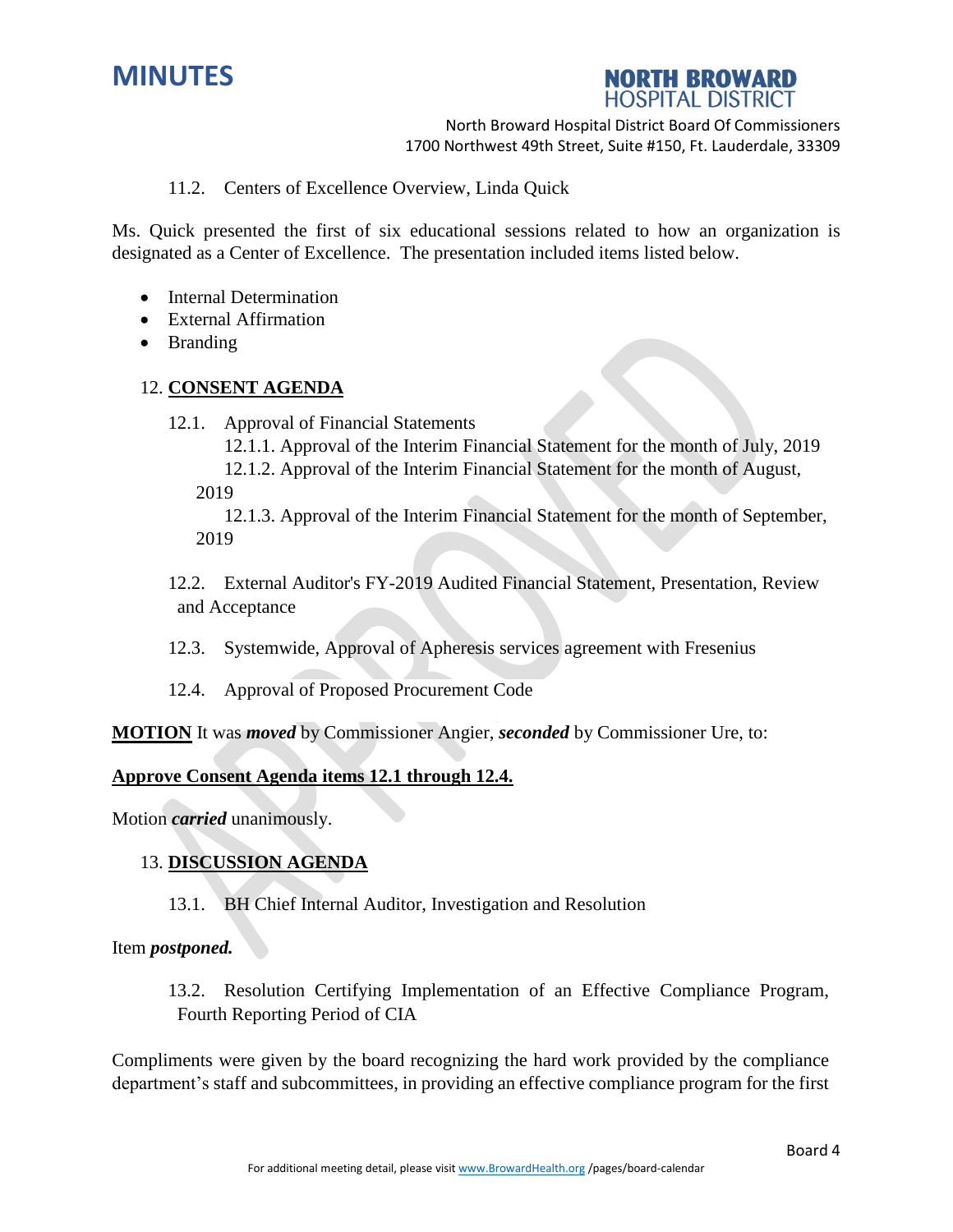



time in four years and since the initiation of the corporate integrity agreement. A standing ovation was had.

**MOTION** It was *moved* by Commissioner Angier, *seconded* by Commissioner Waugh, that:

**The Board of Commissioners of the North Broward Hospital District approve the Resolution Certifying Implementation of an Effective Compliance Program, Fourth Reporting Period of the Corporate Integrity Agreement. The Board has made a reasonable inquiry into the operations of the District's Compliance Program, including the performance of the Chief Compliance Officer and the Compliance Committee. Based upon its inquiry and review, the Board has concluded that to the best of its knowledge, the District has implemented an Effective Compliance Program to meet federal healthcare program requirements and all of the obligations of the Corporate Integrity Agreement.**

Motion *carried* unanimously.

13.3. Discussion of Community Affairs & Philanthropy Committee, Christopher Ure, Commissioner

Discussion ensued regarding the differences between a Community Affairs & Philanthropy Committee and the Broward Health Foundation Program. Ms. Kathryn Salerno, Director of Community Affairs, walked the board through the process of sponsorship.

As requested, Mr. Bauman addressed legal hurdles and compliance issues the board could face related to the creation of a philanthropy committee.

Public comments were had, in which Mr. Vicente Thrower, a resident of Broward County, spoke on what he believed were the processes and challenges of attaining sponsorship.

Mr. Santorio, clarified the differences between the processes of sponsorship and community outreach.

It was requested that the legal and compliance teams bring their recommendation to the governance committee in consideration of having the board more directly engaged with decisions pertaining to a funds that are available for sponsorships and community outreach, while complying with all laws and regulations.

No action *taken*.

13.4. Discussion of Investment Relationship with Fisher Investments

**MOTION** It was *moved* by Commissioner Angier, *seconded* by Commissioner Gregoire that: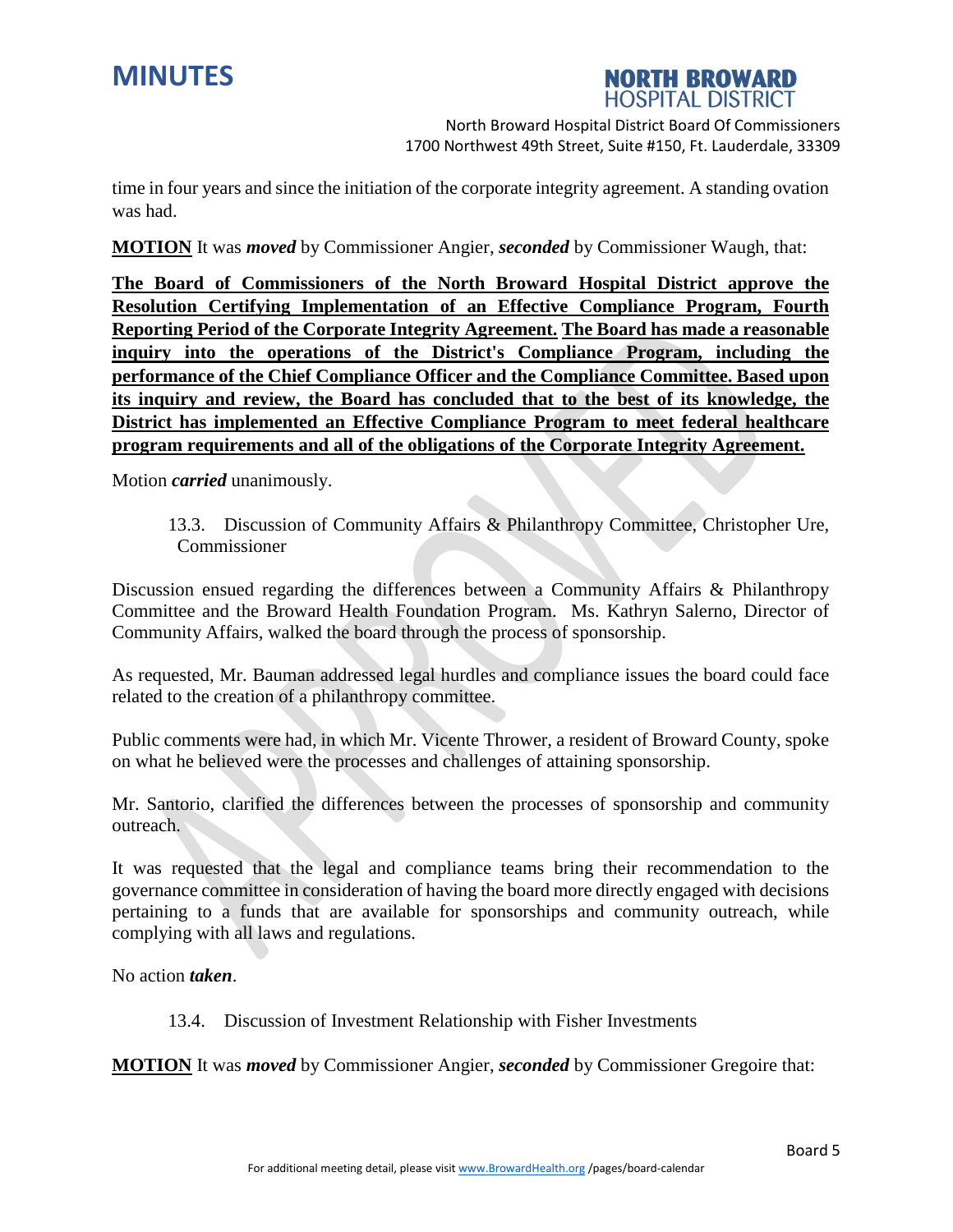

# **NORTH BROWARD HOSPITAL DISTRICT**

North Broward Hospital District Board Of Commissioners 1700 Northwest 49th Street, Suite #150, Ft. Lauderdale, 33309

# **The Board of Commissioners of the North Broward Hospital District refer the Pension and Investment Committee to work with their advisor to swiftly identify a replacement manager for Fisher Investment in both the Pension and Unrestricted funds.**

Motion *carried* unanimously.

# 13.5. Changing and/or Removing Non-participating Board Members from Committees

**MOTION** It was *moved* by Commissioner Ure, *seconded* by Commissioner Gregoire that:

# **The Board of Commissioners of the North Broward Hospital District Motion to grant authority to the chair the ability to unilaterally replace committee members for lack of participation.**

Motion *withdrawn* by Commissioner Ure and Commissioner Gregoire

**MOTION** It was *moved* by Commissioner Ure, *seconded* by Commissioner Gregoire that:

**The Board of Commissioners of the North Broward Hospital District grant the Chair the flexibility to appoint an alternative member to a committee if a Board Member or one reason or another had issues participating on any committee(s) that Board Member is on.**

Motion *carried* unanimously.

It was requested that the legal department prepare a policy in the form a possible bylaw amendment to address temporary appointment of committee members.

# 13.6. Discussion on Board Member Cooling Off Period

It was requested that a resolution to the bylaws be brought to the governance committee preventing a board member of doing business with Broward Health during and for a period of time after their appointment has ended.

No action *taken*.

13.7. Amended and Restated Bylaws of the North Broward Hospital District Health Care for the Homeless Advisory Board

Mr. Bauman reviewed proposed Bylaws for the Health care for the Homeless Grant.

**MOTION** It was *moved* by Commissioner Angier, *seconded* by Commissioner Waugh that:

# **The Board of Commissioners of the North Broward Hospital District approve the Healthcare for the Homeless Advisory Board's Bylaws, as presented.**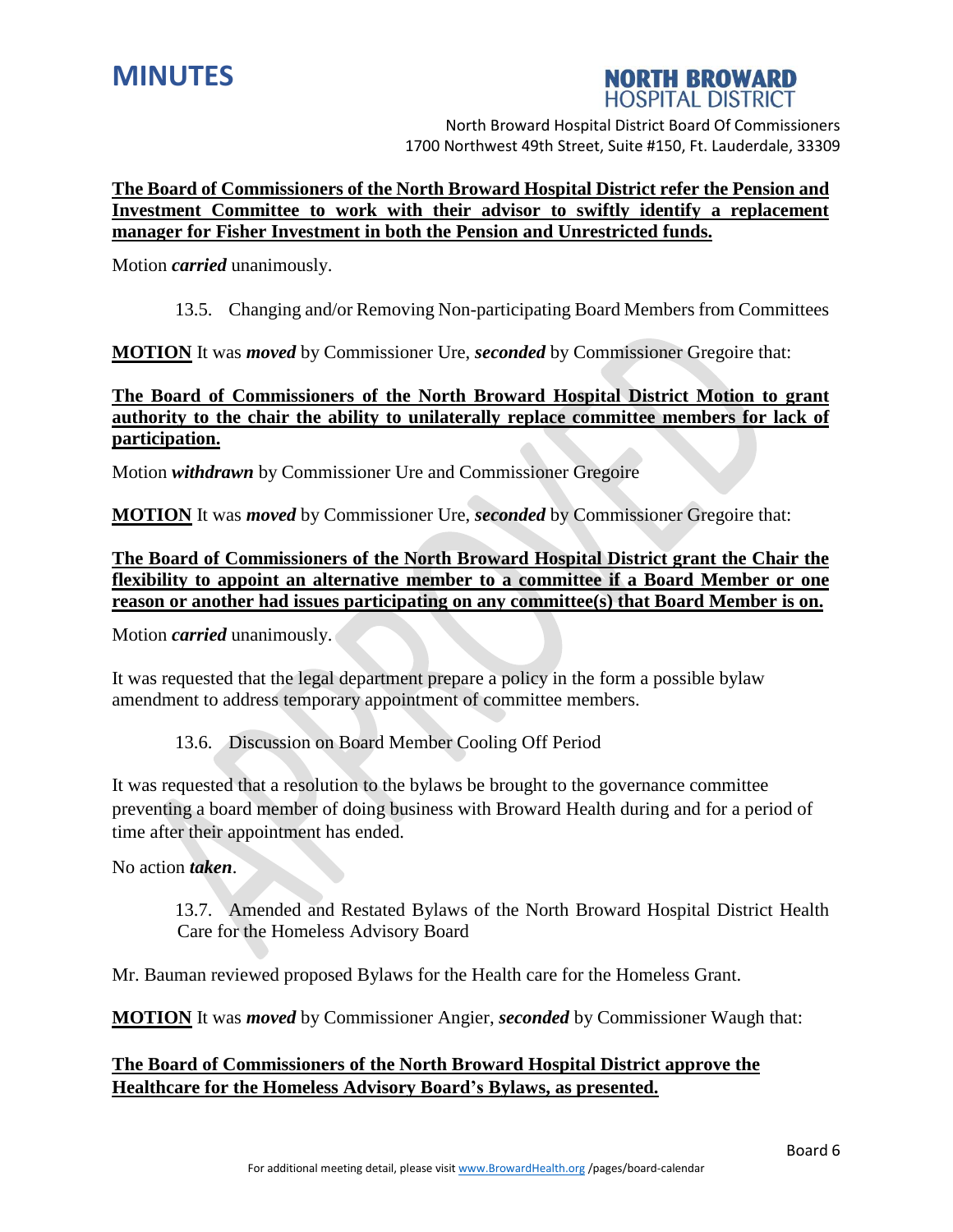



Motion *carried* unanimously.

13.8. Community Health Services, Approve Helen Matos-Alvarez as the Quality Assurance Specialist Hire for the HCH Program

**MOTION** It was *moved* by Commissioner Angier *seconded* by Commissioner Gregoire that:

**The Board of Commissioners of the North Broward Hospital District approve staff's recommendation to hire Helen Matos-Alvarez to fill the position of Quality Assurance Specialist for HRSA grant number H80CS00019.**

Motion *carried* unanimously.

### 14. **COMMENTS BY COMMISSIONERS**

Closing comments were given by the Board.

### 15. **NEXT REGULAR BOARD MEETING**

Next regularly scheduled Board of Commissioner's meeting will be held on November 20, 2019 at 4:00 p.m. at the Broward Health Corporate Office, Spectrum site, Suite 150, 1700 Northwest 49th Street, Ft. Lauderdale, Florida, 33309.

### 16. **ADJOURNMENT** 7:22 p.m.

**MOTION** It was *moved* by Commissioner Angier, *seconded* by Commissioner Gregoire, that:

### **The Regular Board Meeting of the North Broward Hospital District be adjourned.**

Motion *carried* unanimously.

Respectfully submitted, Commissioner Stacy L. Angier, Secretary/Treasurer